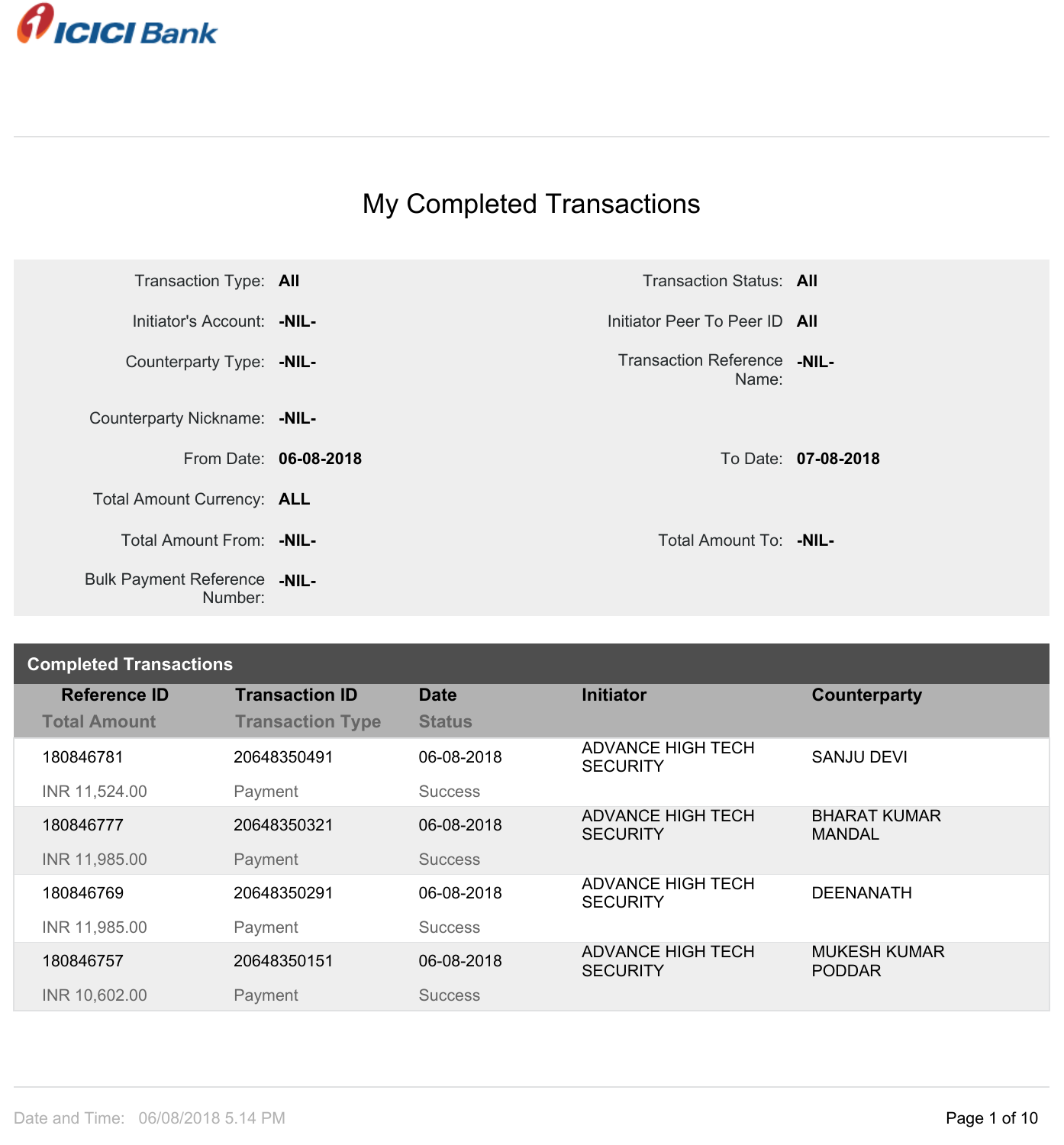| 180846749     | 20648350101 | 06-08-2018     | <b>ADVANCE HIGH TECH</b><br><b>SECURITY</b> | <b>SANDEEP</b>                       |
|---------------|-------------|----------------|---------------------------------------------|--------------------------------------|
| INR 11,985.00 | Payment     | <b>Success</b> |                                             |                                      |
| 180846740     | 20648349841 | 06-08-2018     | <b>ADVANCE HIGH TECH</b><br><b>SECURITY</b> | <b>SANTOSH KUMAR</b><br><b>VERMA</b> |
| INR 14,540.00 | Payment     | <b>Success</b> |                                             |                                      |
| 180846532     | 20648347961 | 06-08-2018     | <b>ADVANCE HIGH TECH</b><br><b>SECURITY</b> | <b>SURAJ KUMAR</b>                   |
| INR 5,776.00  | Payment     | <b>Success</b> |                                             |                                      |
| 180846518     | 20648347891 | 06-08-2018     | <b>ADVANCE HIGH TECH</b><br><b>SECURITY</b> | <b>UMESH KUMAR SINGH</b>             |
| INR 4,989.00  | Payment     | <b>Success</b> |                                             |                                      |
| 180846505     | 20648347601 | 06-08-2018     | <b>ADVANCE HIGH TECH</b><br><b>SECURITY</b> | <b>GUDIYA</b>                        |
| INR 4,726.00  | Payment     | <b>Success</b> |                                             |                                      |
| 180846492     | 20648347571 | 06-08-2018     | <b>ADVANCE HIGH TECH</b><br><b>SECURITY</b> | <b>KHUSHBOO</b>                      |
| INR 6,301.00  | Payment     | <b>Success</b> |                                             |                                      |
| 180846484     | 20648347531 | 06-08-2018     | <b>ADVANCE HIGH TECH</b><br><b>SECURITY</b> | <b>PYARE LAL</b>                     |
| INR 5,251.00  | Payment     | <b>Success</b> |                                             |                                      |
| 180846468     | 20648347321 | 06-08-2018     | <b>ADVANCE HIGH TECH</b><br><b>SECURITY</b> | <b>MANISH KUMAR</b>                  |
| INR 4,726.00  | Payment     | <b>Success</b> |                                             |                                      |
| 180846446     | 20648347121 | 06-08-2018     | <b>ADVANCE HIGH TECH</b><br><b>SECURITY</b> | <b>KAPIL</b>                         |
| INR 6,826.00  | Payment     | <b>Success</b> |                                             |                                      |
| 180846419     | 20648346771 | 06-08-2018     | <b>ADVANCE HIGH TECH</b><br><b>SECURITY</b> | <b>ANITA</b>                         |
| INR 2,626.00  | Payment     | <b>Success</b> |                                             |                                      |
| 180846402     | 20648346481 | 06-08-2018     | <b>ADVANCE HIGH TECH</b><br><b>SECURITY</b> | <b>CHAMAN KUMAR</b><br><b>GUPTA</b>  |
| INR 5,514.00  | Payment     | <b>Success</b> |                                             |                                      |
| 180846395     | 20648346431 | 06-08-2018     | <b>ADVANCE HIGH TECH</b><br><b>SECURITY</b> | <b>PAWAN</b>                         |
| INR 7,614.00  | Payment     | <b>Success</b> |                                             |                                      |
| 180846388     | 20648346411 | 06-08-2018     | <b>ADVANCE HIGH TECH</b><br><b>SECURITY</b> | <b>DINBANDHU</b>                     |
| INR 6,301.00  | Payment     | <b>Success</b> |                                             |                                      |
| 180846372     | 20648346281 | 06-08-2018     | <b>ADVANCE HIGH TECH</b><br><b>SECURITY</b> | <b>MAMTA</b>                         |
| INR 6,826.00  | Payment     | <b>Success</b> |                                             |                                      |
| 180846359     | 20648346211 | 06-08-2018     | <b>ADVANCE HIGH TECH</b><br><b>SECURITY</b> | <b>ARUN YADAV</b>                    |
| INR 7,089.00  | Payment     | <b>Success</b> |                                             |                                      |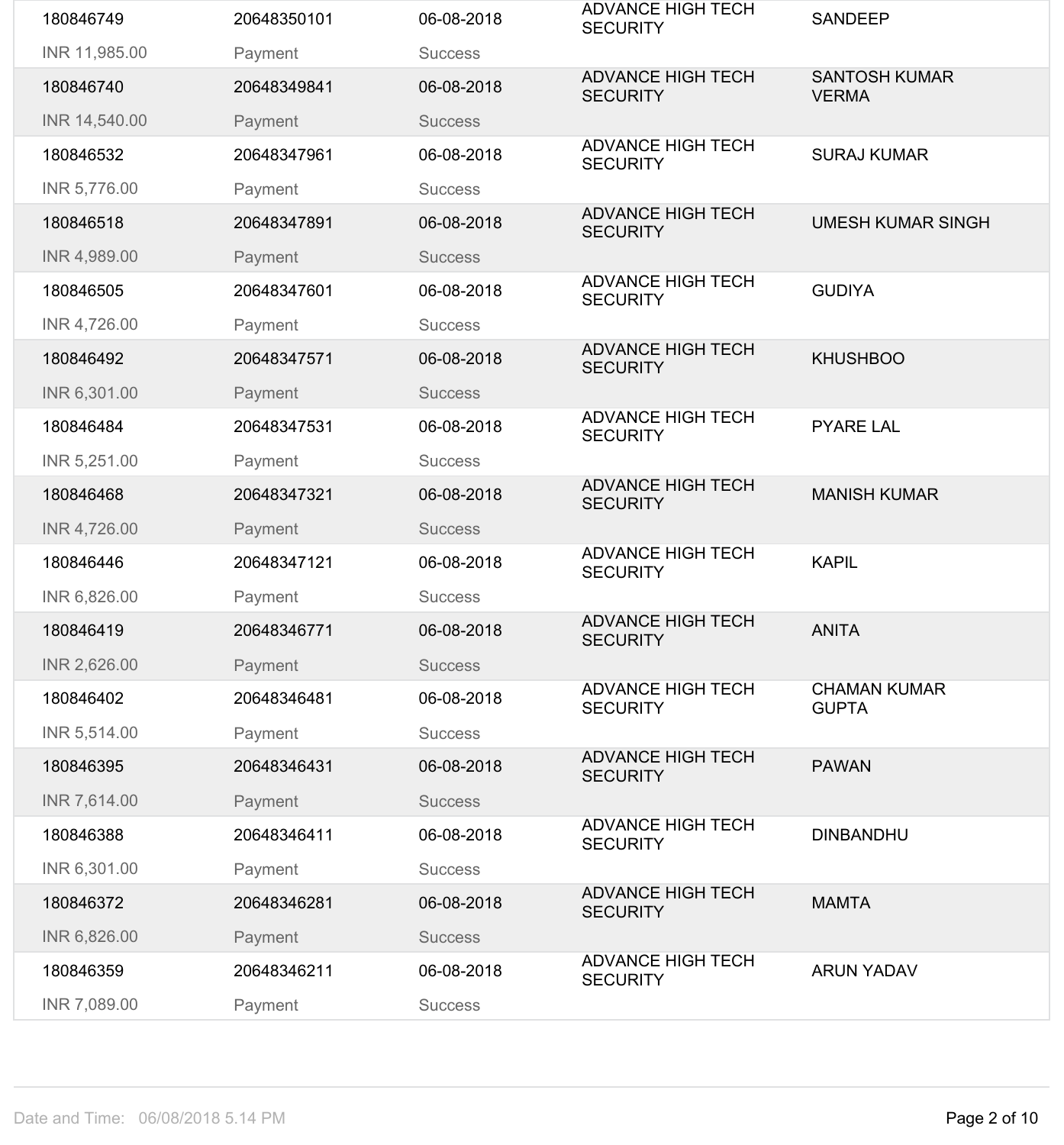| 180846344    | 20648346141 | 06-08-2018     | <b>ADVANCE HIGH TECH</b><br><b>SECURITY</b> | <b>SUNEEL</b>          |
|--------------|-------------|----------------|---------------------------------------------|------------------------|
| INR 7,614.00 | Payment     | <b>Success</b> |                                             |                        |
| 180846340    | 20648346111 | 06-08-2018     | <b>ADVANCE HIGH TECH</b><br><b>SECURITY</b> | <b>RAJESH KUMAR</b>    |
| INR 5,776.00 | Payment     | <b>Success</b> |                                             |                        |
| 180846329    | 20648345851 | 06-08-2018     | <b>ADVANCE HIGH TECH</b><br><b>SECURITY</b> | <b>RAM KUMAR</b>       |
| INR 6,564.00 | Payment     | <b>Success</b> |                                             |                        |
| 180846314    | 20648345801 | 06-08-2018     | <b>ADVANCE HIGH TECH</b><br><b>SECURITY</b> | <b>DILIP KUMAR</b>     |
| INR 3,676.00 | Payment     | <b>Success</b> |                                             |                        |
| 180846298    | 20648345571 | 06-08-2018     | <b>ADVANCE HIGH TECH</b><br><b>SECURITY</b> | <b>VINOD KUMAR</b>     |
| INR 9,977.00 | Payment     | <b>Success</b> |                                             |                        |
| 180846269    | 20648345411 | 06-08-2018     | <b>ADVANCE HIGH TECH</b><br><b>SECURITY</b> | <b>ARUN KUMAR</b>      |
| INR 2,626.00 | Payment     | <b>Success</b> |                                             |                        |
| 180846263    | 20648345351 | 06-08-2018     | <b>ADVANCE HIGH TECH</b><br><b>SECURITY</b> | <b>PAVNESH KUMAR</b>   |
| INR 6,301.00 | Payment     | <b>Success</b> |                                             |                        |
| 180846254    | 20648345311 | 06-08-2018     | <b>ADVANCE HIGH TECH</b><br><b>SECURITY</b> | <b>DEV RAJ</b>         |
| INR 5,251.00 | Payment     | <b>Success</b> |                                             |                        |
| 180846284    | 20648345261 | 06-08-2018     | <b>ADVANCE HIGH TECH</b><br><b>SECURITY</b> | <b>SUBHASH CHANDRA</b> |
| INR 7,614.00 | Payment     | <b>Success</b> |                                             |                        |
| 180846246    | 20648345061 | 06-08-2018     | <b>ADVANCE HIGH TECH</b><br><b>SECURITY</b> | <b>BRAJENDRA KUMAR</b> |
| INR 1,050.00 | Payment     | <b>Success</b> |                                             |                        |
| 180846235    | 20648345001 | 06-08-2018     | <b>ADVANCE HIGH TECH</b><br><b>SECURITY</b> | <b>MANTU SAH</b>       |
| INR 6,564.00 | Payment     | <b>Success</b> |                                             |                        |
| 180846231    | 20648344981 | 06-08-2018     | <b>ADVANCE HIGH TECH</b><br><b>SECURITY</b> | <b>SONU KUMAR SAH</b>  |
| INR 4,463.00 | Payment     | <b>Success</b> |                                             |                        |
| 180846218    | 20648344901 | 06-08-2018     | <b>ADVANCE HIGH TECH</b><br><b>SECURITY</b> | <b>SANJU DEVI</b>      |
| INR 4,463.00 | Payment     | <b>Success</b> |                                             |                        |
| 180846191    | 20648344711 | 06-08-2018     | <b>ADVANCE HIGH TECH</b><br><b>SECURITY</b> | <b>SACHIN KUMAR</b>    |
| INR 2,363.00 | Payment     | <b>Success</b> |                                             |                        |
| 180846207    | 20648344641 | 06-08-2018     | <b>ADVANCE HIGH TECH</b><br><b>SECURITY</b> | <b>SAVITRI</b>         |
| INR 8,139.00 | Payment     | <b>Success</b> |                                             |                        |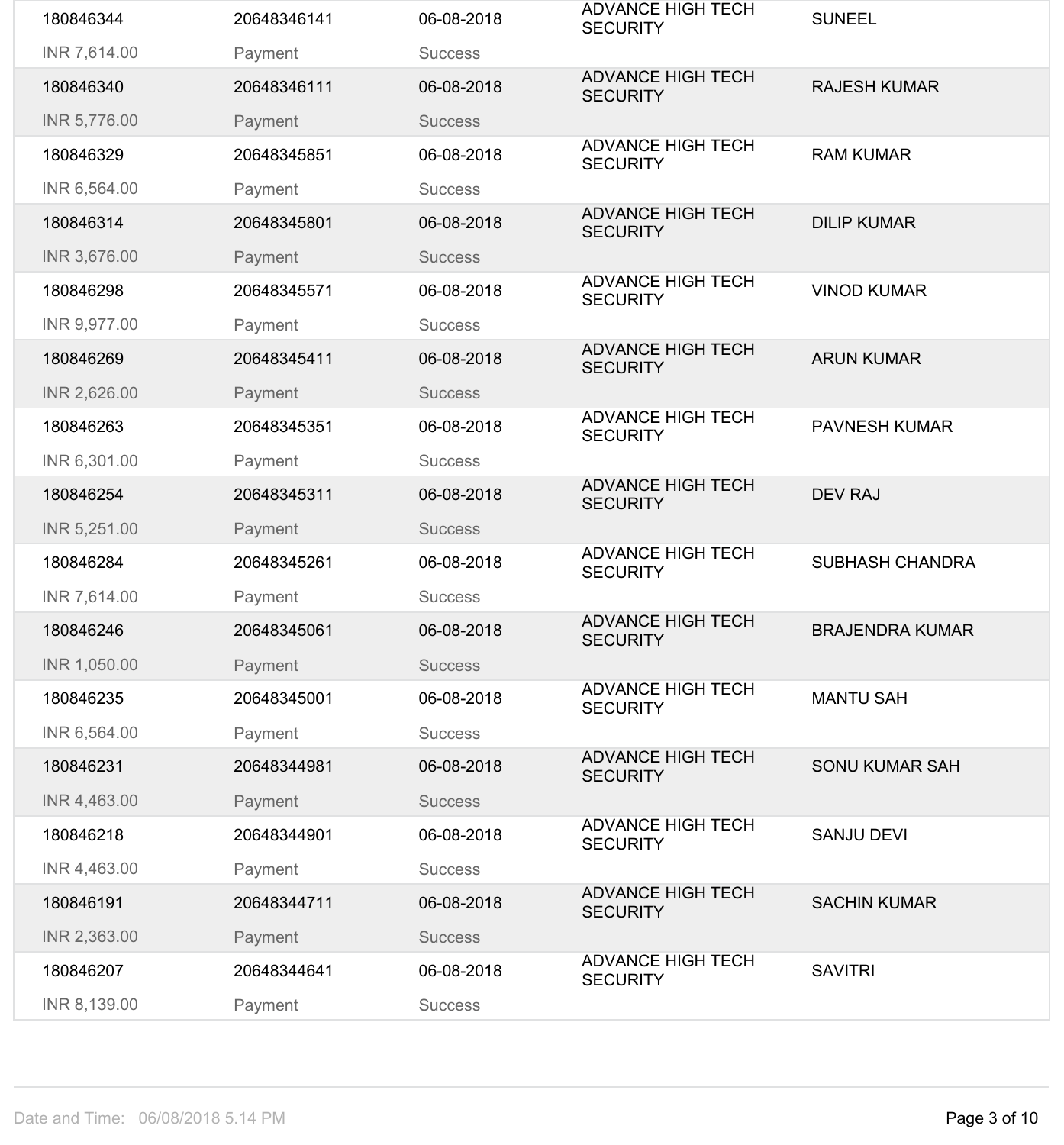| 180846196         | 20648344561 | 06-08-2018     | <b>ADVANCE HIGH TECH</b><br><b>SECURITY</b> | <b>BHARAT KUMAR</b><br><b>MANDAL</b>  |
|-------------------|-------------|----------------|---------------------------------------------|---------------------------------------|
| INR 7,614.00      | Payment     | <b>Success</b> |                                             |                                       |
| 180846169         | 20648344421 | 06-08-2018     | <b>ADVANCE HIGH TECH</b><br><b>SECURITY</b> | <b>SHARVAN KUMAR</b><br><b>MANDAL</b> |
| INR 7,877.00      | Payment     | <b>Success</b> |                                             |                                       |
| 180846180         | 20648344281 | 06-08-2018     | <b>ADVANCE HIGH TECH</b><br><b>SECURITY</b> | <b>DEENANATH</b>                      |
| INR 5,514.00      | Payment     | <b>Success</b> |                                             |                                       |
| 180846158         | 20648344161 | 06-08-2018     | <b>ADVANCE HIGH TECH</b><br><b>SECURITY</b> | <b>SANDEEP</b>                        |
| INR 8,927.00      | Payment     | <b>Success</b> |                                             |                                       |
| 180846145         | 20648344111 | 06-08-2018     | <b>ADVANCE HIGH TECH</b><br><b>SECURITY</b> | <b>RAKESH ROSHAN</b><br><b>KANTA</b>  |
| <b>INR 263.00</b> | Payment     | <b>Success</b> |                                             |                                       |
| 180846139         | 20648343871 | 06-08-2018     | <b>ADVANCE HIGH TECH</b><br><b>SECURITY</b> | <b>SANTOSH KUMAR</b><br><b>VERMA</b>  |
| INR 12,104.00     | Payment     | <b>Success</b> |                                             |                                       |
| 180846131         | 20648343831 | 06-08-2018     | <b>ADVANCE HIGH TECH</b><br><b>SECURITY</b> | <b>RAVINDERA</b>                      |
| INR 4,201.00      | Payment     | <b>Success</b> |                                             |                                       |
| 180846117         | 20648343761 | 06-08-2018     | <b>ADVANCE HIGH TECH</b><br><b>SECURITY</b> | <b>HIMANSHU THAKUR</b>                |
| INR 5,514.00      | Payment     | <b>Success</b> |                                             |                                       |
| 180846094         | 20648343481 | 06-08-2018     | <b>ADVANCE HIGH TECH</b><br><b>SECURITY</b> | <b>MD RIZWAN ALAM</b>                 |
| INR 4,726.00      | Payment     | <b>Success</b> |                                             |                                       |
| 180846071         | 20648343391 | 06-08-2018     | <b>ADVANCE HIGH TECH</b><br><b>SECURITY</b> | <b>BABALI</b>                         |
| <b>INR 263.00</b> | Payment     | <b>Success</b> |                                             |                                       |
| 180846056         | 20648343321 | 06-08-2018     | <b>ADVANCE HIGH TECH</b><br><b>SECURITY</b> | <b>SUDHA DEVI</b>                     |
| INR 2,363.00      | Payment     | <b>Success</b> |                                             |                                       |
| 180846062         | 20648343241 | 06-08-2018     | <b>ADVANCE HIGH TECH</b><br><b>SECURITY</b> | <b>RAMKALA</b>                        |
| INR 1,383.00      | Payment     | <b>Success</b> |                                             |                                       |
| 180846048         | 20648343081 | 06-08-2018     | <b>ADVANCE HIGH TECH</b><br><b>SECURITY</b> | <b>MANISH KUMAR</b>                   |
| INR 11,063.00     | Payment     | <b>Success</b> |                                             |                                       |
| 180846036         | 20648343021 | 06-08-2018     | <b>ADVANCE HIGH TECH</b><br><b>SECURITY</b> | <b>SARVENDRA KUMAR</b>                |
| INR 4,726.00      | Payment     | <b>Success</b> |                                             |                                       |
| 180846026         | 20648342981 | 06-08-2018     | <b>ADVANCE HIGH TECH</b><br><b>SECURITY</b> | <b>AVINASH KUMAR</b>                  |
| INR 1,575.00      | Payment     | <b>Success</b> |                                             |                                       |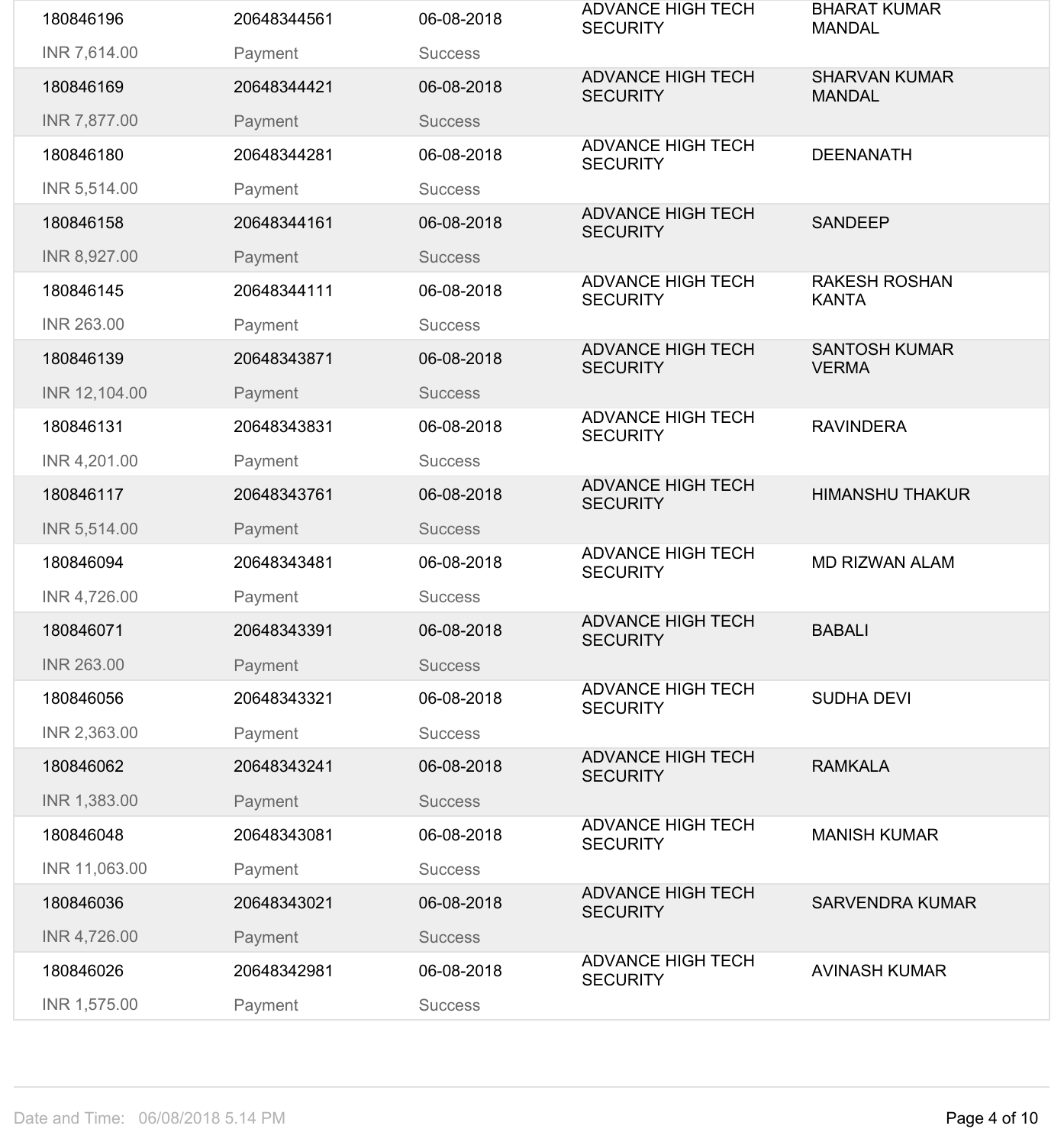| 180846014     | 20648342911 | 06-08-2018     | <b>ADVANCE HIGH TECH</b><br><b>SECURITY</b> | <b>SHIV NARAYAN</b>                 |
|---------------|-------------|----------------|---------------------------------------------|-------------------------------------|
| INR 8,664.00  | Payment     | <b>Success</b> |                                             |                                     |
| 180846018     | 20648342841 | 06-08-2018     | <b>ADVANCE HIGH TECH</b><br><b>SECURITY</b> | <b>KAPIL</b>                        |
| INR 11,063.00 | Payment     | <b>Success</b> |                                             |                                     |
| 180846007     | 20648342781 | 06-08-2018     | <b>ADVANCE HIGH TECH</b><br><b>SECURITY</b> | <b>CHINTOO MANDAL</b>               |
| INR 3,151.00  | Payment     | <b>Success</b> |                                             |                                     |
| 180845997     | 20648342721 | 06-08-2018     | <b>ADVANCE HIGH TECH</b><br><b>SECURITY</b> | <b>ANITA</b>                        |
| INR 11,985.00 | Payment     | <b>Success</b> |                                             |                                     |
| 180845991     | 20648342681 | 06-08-2018     | <b>ADVANCE HIGH TECH</b><br><b>SECURITY</b> | <b>RAJA RAM</b>                     |
| INR 6,826.00  | Payment     | <b>Success</b> |                                             |                                     |
| 180845987     | 20648342661 | 06-08-2018     | <b>ADVANCE HIGH TECH</b><br><b>SECURITY</b> | <b>BRAJENDRA KUMAR</b>              |
| INR 11,063.00 | Payment     | <b>Success</b> |                                             |                                     |
| 180845982     | 20648342621 | 06-08-2018     | <b>ADVANCE HIGH TECH</b><br><b>SECURITY</b> | <b>CHAMAN KUMAR</b><br><b>GUPTA</b> |
| INR 11,985.00 | Payment     | <b>Success</b> |                                             |                                     |
| 180845976     | 20648342591 | 06-08-2018     | <b>ADVANCE HIGH TECH</b><br><b>SECURITY</b> | <b>BABITA</b>                       |
| INR 2,100.00  | Payment     | <b>Success</b> |                                             |                                     |
| 180845972     | 20648342561 | 06-08-2018     | <b>ADVANCE HIGH TECH</b><br><b>SECURITY</b> | <b>UTTAM SINGH</b>                  |
| INR 11,985.00 | Payment     | <b>Success</b> |                                             |                                     |
| 180845961     | 20648342501 | 06-08-2018     | <b>ADVANCE HIGH TECH</b><br><b>SECURITY</b> | <b>SEEMA KUMARI</b>                 |
| INR 2,626.00  | Payment     | <b>Success</b> |                                             |                                     |
| 180845950     | 20648342061 | 06-08-2018     | <b>ADVANCE HIGH TECH</b><br><b>SECURITY</b> | <b>VISHNU YADAV</b>                 |
| INR 9,219.00  | Payment     | <b>Success</b> | <b>ADVANCE HIGH TECH</b>                    |                                     |
| 180845945     | 20648342031 | 06-08-2018     | <b>SECURITY</b>                             | <b>RANJAN KUMAR</b>                 |
| INR 5,776.00  | Payment     | <b>Success</b> |                                             |                                     |
| 180845932     | 20648341951 | 06-08-2018     | <b>ADVANCE HIGH TECH</b><br><b>SECURITY</b> | <b>SONU KUMAR SAH</b>               |
| INR 10,602.00 | Payment     | <b>Success</b> |                                             |                                     |
| 180845926     | 20648341941 | 06-08-2018     | <b>ADVANCE HIGH TECH</b><br><b>SECURITY</b> | <b>ROSHAN KUMAR</b><br><b>GUPTA</b> |
| INR 6,564.00  | Payment     | <b>Success</b> |                                             |                                     |
| 180845911     | 20648341881 | 06-08-2018     | <b>ADVANCE HIGH TECH</b><br><b>SECURITY</b> | <b>MANJU DEVI</b>                   |
| INR 3,938.00  | Payment     | <b>Success</b> |                                             |                                     |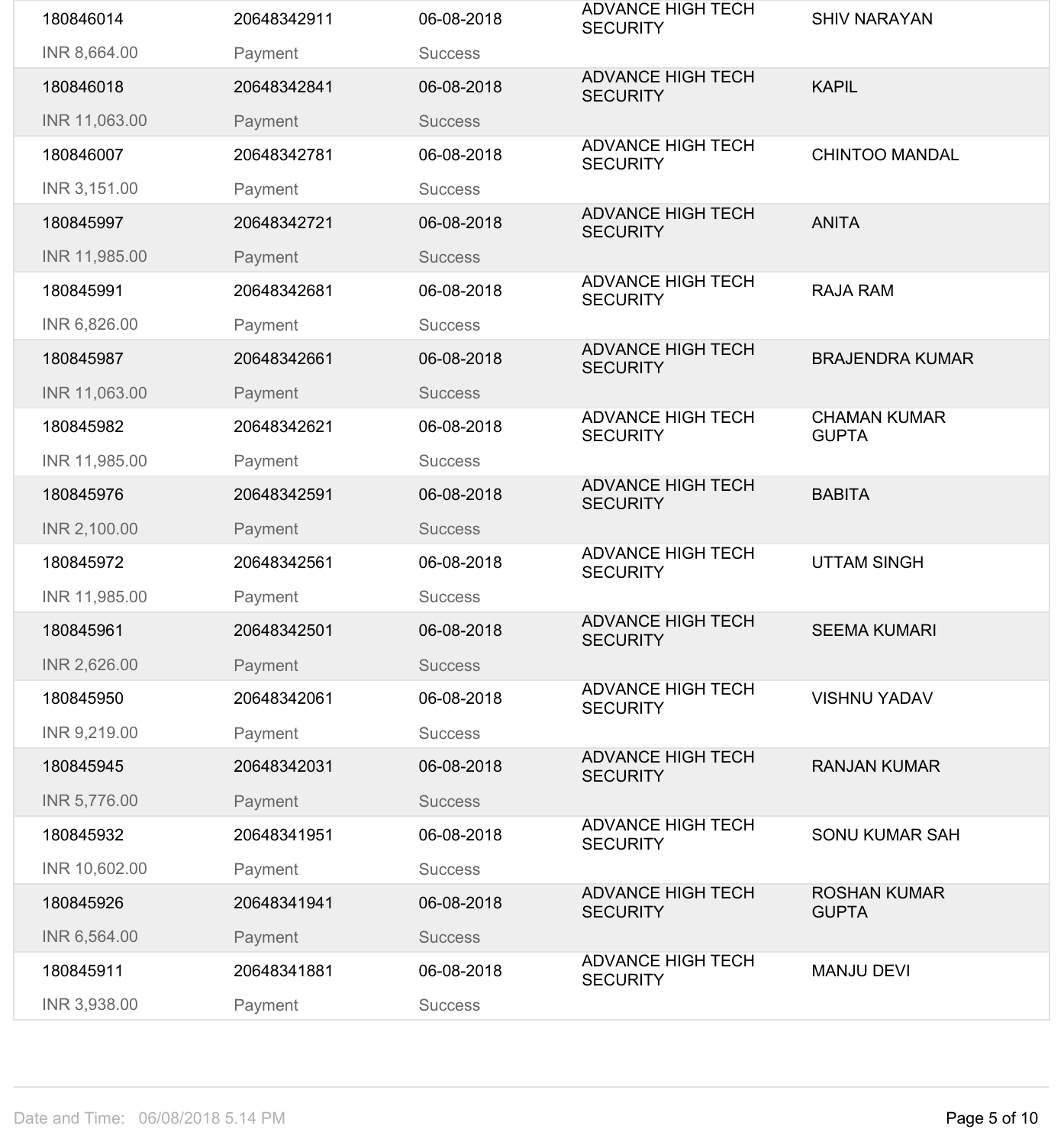| 180845912     | 20648341871 | 06-08-2018     | <b>ADVANCE HIGH TECH</b><br><b>SECURITY</b> | <b>DINBANDHU</b>                      |
|---------------|-------------|----------------|---------------------------------------------|---------------------------------------|
| INR 11,524.00 | Payment     | <b>Success</b> |                                             |                                       |
| 180845897     | 20648341781 | 06-08-2018     | <b>ADVANCE HIGH TECH</b><br><b>SECURITY</b> | <b>SANDEEP SINGH</b>                  |
| INR 7,352.00  | Payment     | <b>Success</b> |                                             |                                       |
| 180845910     | 20648341641 | 06-08-2018     | <b>ADVANCE HIGH TECH</b><br><b>SECURITY</b> | <b>SAVITRI</b>                        |
| INR 11,985.00 | Payment     | <b>Success</b> |                                             |                                       |
| 180845891     | 20648341581 | 06-08-2018     | <b>ADVANCE HIGH TECH</b><br><b>SECURITY</b> | <b>RANI DEVI</b>                      |
| INR 3,413.00  | Payment     | <b>Success</b> |                                             |                                       |
| 180845889     | 20648341571 | 06-08-2018     | <b>ADVANCE HIGH TECH</b><br><b>SECURITY</b> | <b>SACHIN KUMAR</b>                   |
| INR 10,602.00 | Payment     | <b>Success</b> |                                             |                                       |
| 180845883     | 20648341551 | 06-08-2018     | <b>ADVANCE HIGH TECH</b><br><b>SECURITY</b> | <b>ARUN YADAV</b>                     |
| INR 11,985.00 | Payment     | <b>Success</b> |                                             |                                       |
| 180845878     | 20648341511 | 06-08-2018     | <b>ADVANCE HIGH TECH</b><br><b>SECURITY</b> | <b>SHARVAN KUMAR</b><br><b>MANDAL</b> |
| INR 11,985.00 | Payment     | <b>Success</b> |                                             |                                       |
| 180845875     | 20648341491 | 06-08-2018     | <b>ADVANCE HIGH TECH</b><br><b>SECURITY</b> | <b>NARENDRA</b>                       |
| INR 7,352.00  | Payment     | <b>Success</b> |                                             |                                       |
| 180845866     | 20648341411 | 06-08-2018     | <b>ADVANCE HIGH TECH</b><br><b>SECURITY</b> | <b>AMIT NEGI</b>                      |
| INR 5,514.00  | Payment     | <b>Success</b> |                                             |                                       |
| 180845853     | 20648341331 | 06-08-2018     | <b>ADVANCE HIGH TECH</b><br><b>SECURITY</b> | <b>PREMNARAYAN</b>                    |
| INR 3,676.00  | Payment     | <b>Success</b> |                                             |                                       |
| 180845843     | 20648341261 | 06-08-2018     | <b>ADVANCE HIGH TECH</b><br><b>SECURITY</b> | <b>SANJAY KUMAR</b>                   |
| INR 7,089.00  | Payment     | <b>Success</b> |                                             |                                       |
| 180845837     | 20648341201 | 06-08-2018     | <b>ADVANCE HIGH TECH</b><br><b>SECURITY</b> | <b>AJAY KUMAR</b>                     |
| INR 7,837.00  | Payment     | <b>Success</b> |                                             |                                       |
| 180845824     | 20648341111 | 06-08-2018     | <b>ADVANCE HIGH TECH</b><br><b>SECURITY</b> | <b>SUBHASH CHANDRA</b>                |
| INR 11,985.00 | Payment     | <b>Success</b> |                                             |                                       |
| 180845863     | 20648341051 | 06-08-2018     | <b>ADVANCE HIGH TECH</b><br><b>SECURITY</b> | <b>RAJESH KUMAR</b>                   |
| INR 11,524.00 | Payment     | <b>Success</b> |                                             |                                       |
| 180845858     | 20648341031 | 06-08-2018     | <b>ADVANCE HIGH TECH</b><br><b>SECURITY</b> | <b>RAKESH ROSHAN</b><br><b>KANTA</b>  |
| INR 11,063.00 | Payment     | <b>Success</b> |                                             |                                       |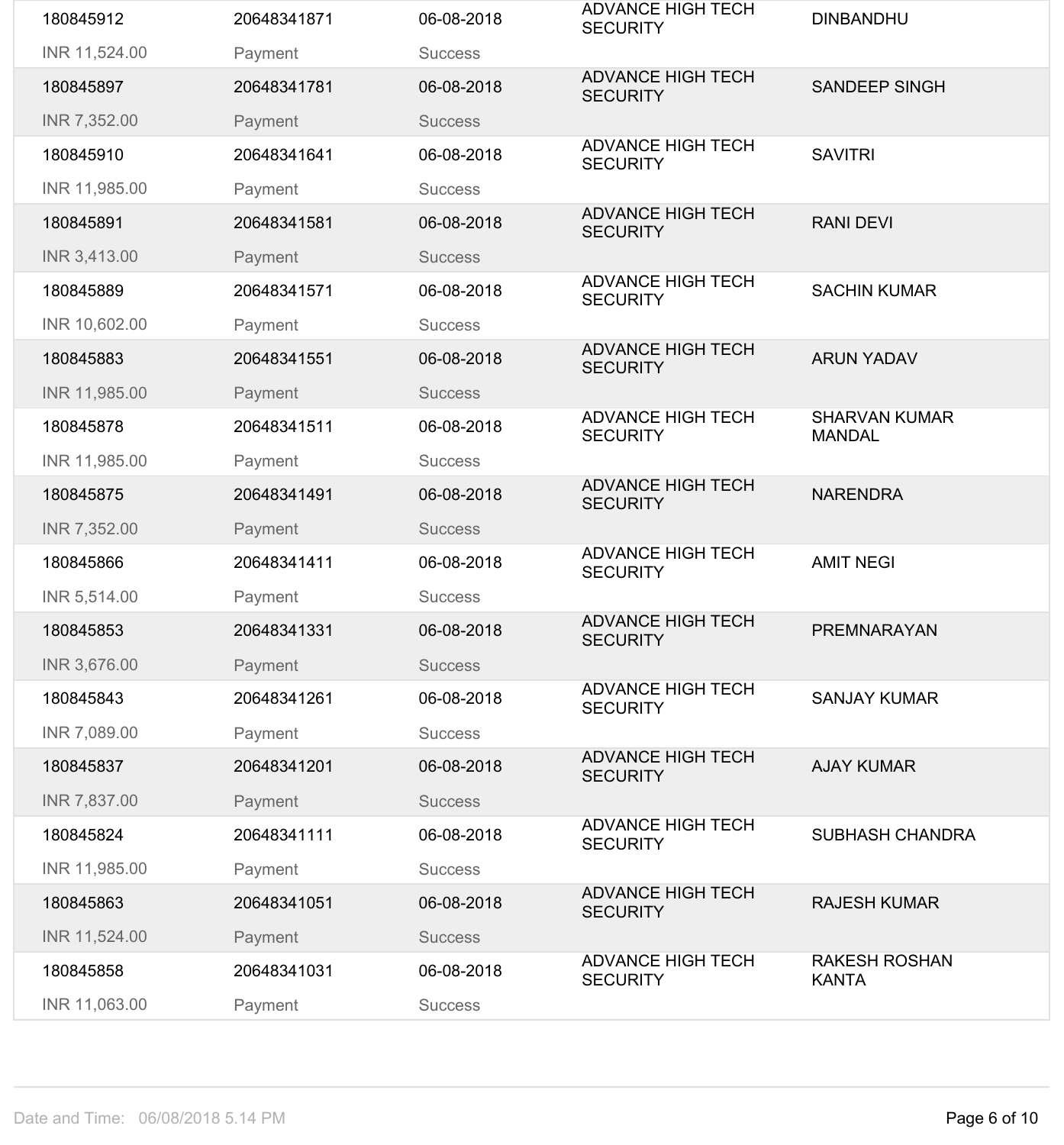| 180845849         | 20648341011 | 06-08-2018     | <b>ADVANCE HIGH TECH</b><br><b>SECURITY</b> | <b>DILIP KUMAR</b>     |
|-------------------|-------------|----------------|---------------------------------------------|------------------------|
| INR 8,298.00      | Payment     | <b>Success</b> |                                             |                        |
| 180845832         | 20648340971 | 06-08-2018     | <b>ADVANCE HIGH TECH</b><br><b>SECURITY</b> | <b>RAVINDERA</b>       |
| INR 11,524.00     | Payment     | <b>Success</b> |                                             |                        |
| 180845820         | 20648340911 | 06-08-2018     | <b>ADVANCE HIGH TECH</b><br><b>SECURITY</b> | <b>HIMANSHU THAKUR</b> |
| INR 9,680.00      | Payment     | <b>Success</b> |                                             |                        |
| 180845816         | 20648340871 | 06-08-2018     | <b>ADVANCE HIGH TECH</b><br><b>SECURITY</b> | <b>GYAN SINGH</b>      |
| INR 9,452.00      | Payment     | <b>Success</b> |                                             |                        |
| 180845813         | 20648340851 | 06-08-2018     | <b>ADVANCE HIGH TECH</b><br><b>SECURITY</b> | <b>PAVNESH KUMAR</b>   |
| INR 11,985.00     | Payment     | <b>Success</b> |                                             |                        |
| 180845796         | 20648340741 | 06-08-2018     | <b>ADVANCE HIGH TECH</b><br><b>SECURITY</b> | <b>RAJU</b>            |
| INR 7,089.00      | Payment     | <b>Success</b> |                                             |                        |
| 180845806         | 20648340661 | 06-08-2018     | <b>ADVANCE HIGH TECH</b><br><b>SECURITY</b> | <b>MD RIZWAN ALAM</b>  |
| INR 11,524.00     | Payment     | <b>Success</b> |                                             |                        |
| 180845786         | 20648340591 | 06-08-2018     | <b>ADVANCE HIGH TECH</b><br><b>SECURITY</b> | <b>JAI BHAGWAN</b>     |
| INR 5,776.00      | Payment     | <b>Success</b> |                                             |                        |
|                   |             |                |                                             |                        |
| 180845771         | 20648340551 | 06-08-2018     | <b>ADVANCE HIGH TECH</b><br><b>SECURITY</b> | <b>BABALI</b>          |
| <b>INR 922.00</b> | Payment     | <b>Success</b> |                                             |                        |
| 180845756         | 20648340271 | 06-08-2018     | <b>ADVANCE HIGH TECH</b><br><b>SECURITY</b> | <b>RAVINDRA RAUT</b>   |
| INR 7,089.00      | Payment     | <b>Success</b> |                                             |                        |
| 180845752         | 20648340261 | 06-08-2018     | <b>ADVANCE HIGH TECH</b><br><b>SECURITY</b> | <b>SUDHA DEVI</b>      |
| INR 10,602.00     | Payment     | <b>Success</b> |                                             |                        |
| 180845732         | 20648340041 | 06-08-2018     | <b>ADVANCE HIGH TECH</b><br><b>SECURITY</b> | <b>AVINASH KUMAR</b>   |
| INR 11,755.00     | Payment     | <b>Success</b> |                                             |                        |
| 180845719         | 20648339961 | 06-08-2018     | <b>ADVANCE HIGH TECH</b><br><b>SECURITY</b> | <b>ASHA DAS</b>        |
| INR 11,524.00     | Payment     | <b>Success</b> |                                             |                        |
| 180845709         | 20648339891 | 06-08-2018     | <b>ADVANCE HIGH TECH</b><br><b>SECURITY</b> | <b>SHIV NARAYAN</b>    |
| INR 11,985.00     | Payment     | <b>Success</b> |                                             |                        |
| 180845687         | 20648339701 | 06-08-2018     | <b>ADVANCE HIGH TECH</b><br><b>SECURITY</b> | <b>CHINTOO MANDAL</b>  |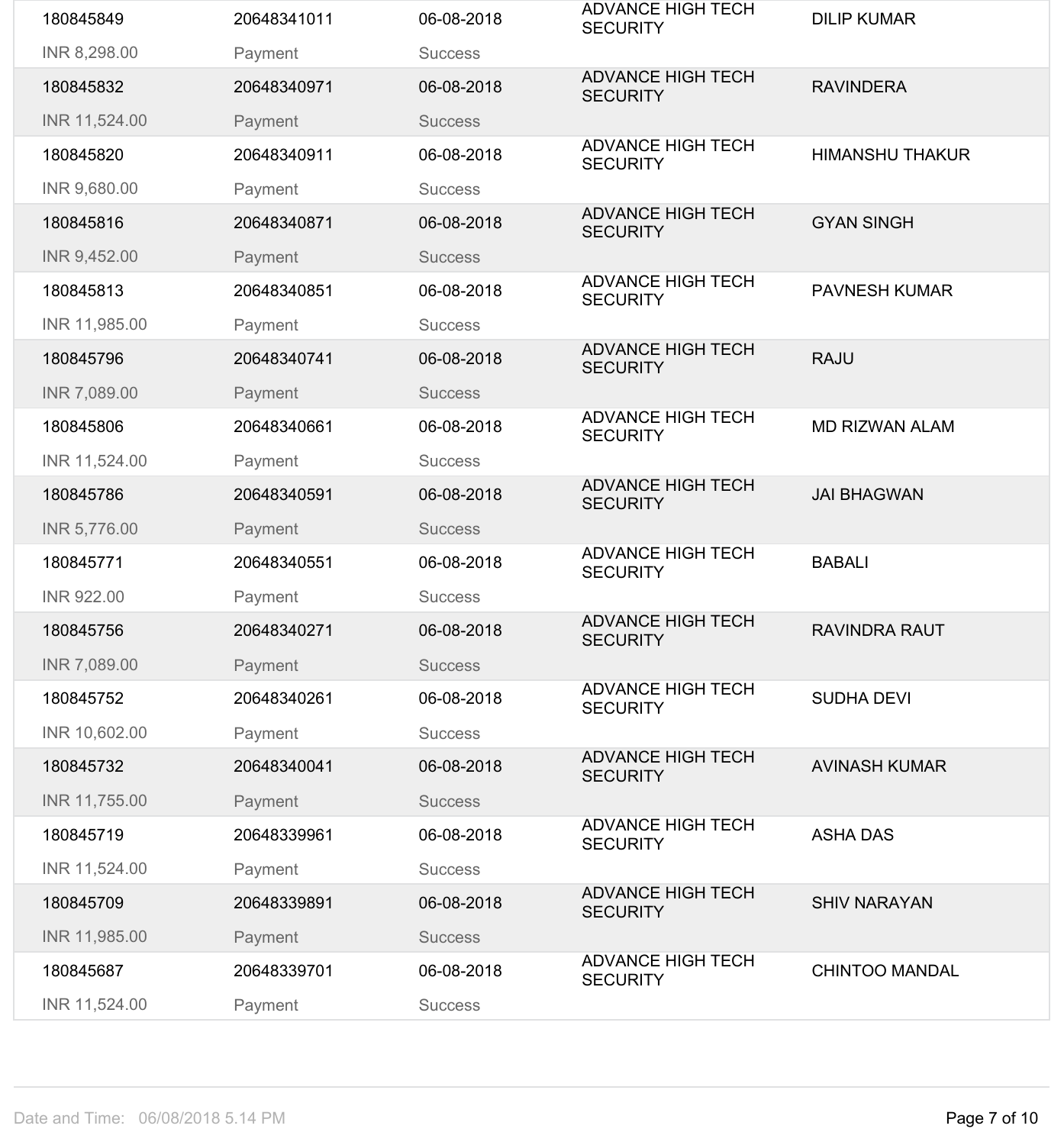| 180845708     | 20648339681 | 06-08-2018     | <b>ADVANCE HIGH TECH</b><br><b>SECURITY</b> | <b>RAJESH</b>                       |
|---------------|-------------|----------------|---------------------------------------------|-------------------------------------|
| INR 5,776.00  | Payment     | <b>Success</b> |                                             |                                     |
| 180845666     | 20648339511 | 06-08-2018     | <b>ADVANCE HIGH TECH</b><br><b>SECURITY</b> | <b>RAJA RAM</b>                     |
| INR 11,985.00 | Payment     | <b>Success</b> |                                             |                                     |
| 180845638     | 20648339341 | 06-08-2018     | <b>ADVANCE HIGH TECH</b><br><b>SECURITY</b> | <b>RANJAN KUMAR</b>                 |
| INR 9,219.00  | Payment     | <b>Success</b> |                                             |                                     |
| 180845654     | 20648339191 | 06-08-2018     | <b>ADVANCE HIGH TECH</b><br><b>SECURITY</b> | <b>SARVENDRA KUMAR</b>              |
| INR 8,758.00  | Payment     | <b>Success</b> |                                             |                                     |
| 180845630     | 20648339091 | 06-08-2018     | <b>ADVANCE HIGH TECH</b><br><b>SECURITY</b> | <b>BABITA</b>                       |
| INR 7,376.00  | Payment     | <b>Success</b> |                                             |                                     |
| 180845613     | 20648339001 | 06-08-2018     | <b>ADVANCE HIGH TECH</b><br><b>SECURITY</b> | <b>SEEMA KUMARI</b>                 |
| INR 8,298.00  | Payment     | <b>Success</b> |                                             |                                     |
| 180845604     | 20648338941 | 06-08-2018     | <b>ADVANCE HIGH TECH</b><br><b>SECURITY</b> | <b>ROSHAN KUMAR</b><br><b>GUPTA</b> |
| INR 11,063.00 | Payment     | <b>Success</b> |                                             |                                     |
| 180845625     | 20648338851 | 06-08-2018     | <b>ADVANCE HIGH TECH</b><br><b>SECURITY</b> | <b>ROOPESH MANDAL</b>               |
| INR 11,985.00 | Payment     | <b>Success</b> |                                             |                                     |
| 180845610     | 20648338791 | 06-08-2018     | <b>ADVANCE HIGH TECH</b><br><b>SECURITY</b> | <b>MANJU DEVI</b>                   |
| INR 9,219.00  | Payment     | <b>Success</b> |                                             |                                     |
| 180845597     | 20648338741 | 06-08-2018     | <b>ADVANCE HIGH TECH</b><br><b>SECURITY</b> | <b>RANI DEVI</b>                    |
| INR 7,837.00  | Payment     | <b>Success</b> |                                             |                                     |
| 180845592     | 20648338731 | 06-08-2018     | <b>ADVANCE HIGH TECH</b><br><b>SECURITY</b> | <b>SANDEEP SINGH</b>                |
| INR 11,985.00 | Payment     | <b>Success</b> |                                             |                                     |
| 180845583     | 20648338691 | 06-08-2018     | <b>ADVANCE HIGH TECH</b><br><b>SECURITY</b> | <b>NARENDRA</b>                     |
| INR 11,985.00 | Payment     | <b>Success</b> |                                             |                                     |
| 180845576     | 20648338601 | 06-08-2018     | <b>ADVANCE HIGH TECH</b><br><b>SECURITY</b> | <b>AMIT NEGI</b>                    |
| INR 11,985.00 | Payment     | <b>Success</b> |                                             |                                     |
| 180845569     | 20648338561 | 06-08-2018     | <b>ADVANCE HIGH TECH</b><br><b>SECURITY</b> | <b>SANJAY KUMAR</b>                 |
| INR 11,985.00 | Payment     | <b>Success</b> |                                             |                                     |
| 180845561     | 20648338511 | 06-08-2018     | <b>ADVANCE HIGH TECH</b><br><b>SECURITY</b> | <b>ANUP KUMAR</b><br><b>SHARMA</b>  |
| INR 11,063.00 | Payment     | <b>Success</b> |                                             |                                     |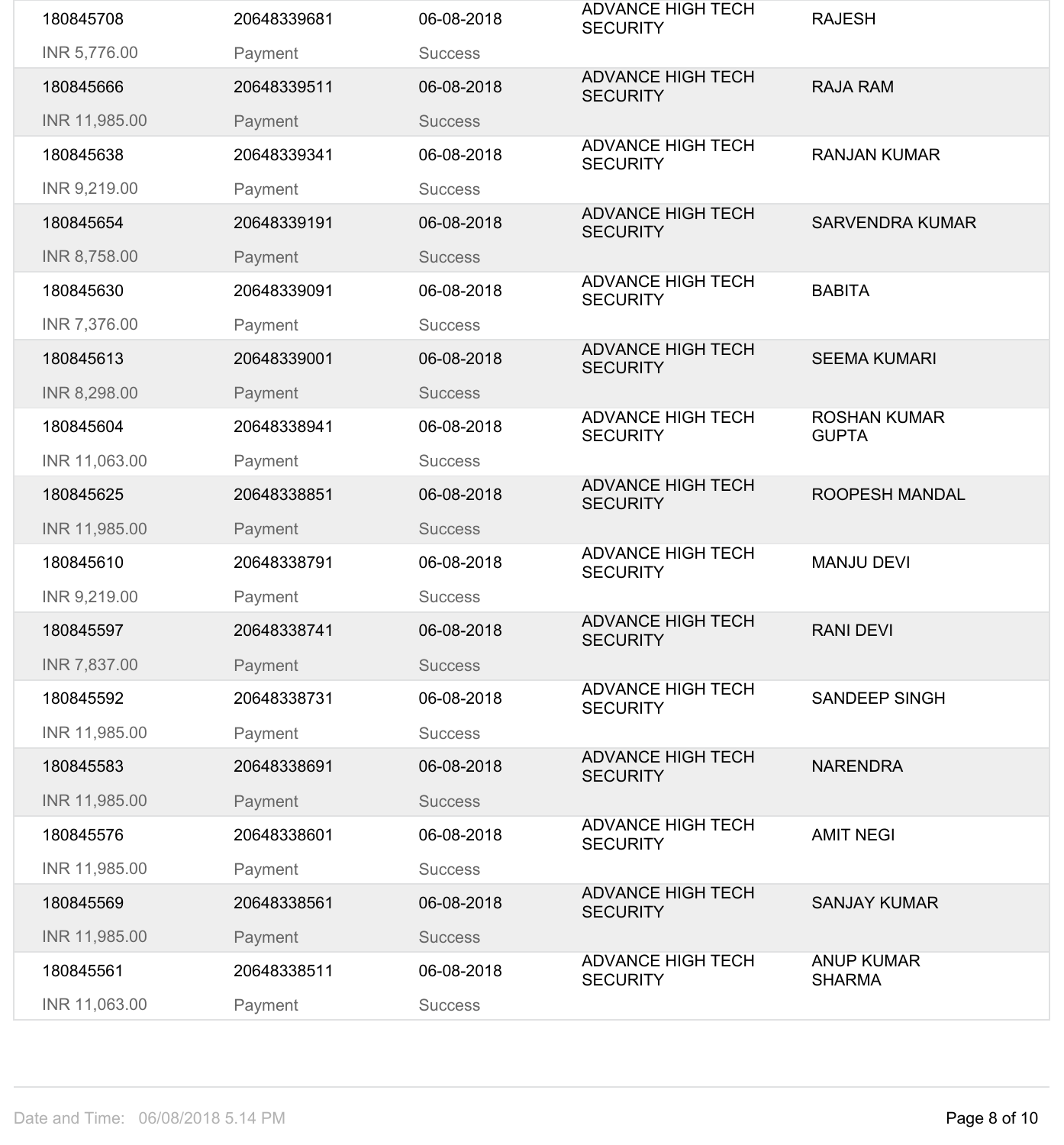| 180845547     | 20648338351 | 06-08-2018     | <b>ADVANCE HIGH TECH</b><br><b>SECURITY</b> | <b>PREMNARAYAN</b>                    |
|---------------|-------------|----------------|---------------------------------------------|---------------------------------------|
| INR 11,985.00 | Payment     | <b>Success</b> |                                             |                                       |
| 180845556     | 20648338261 | 06-08-2018     | <b>ADVANCE HIGH TECH</b><br><b>SECURITY</b> | <b>GYAN SINGH</b>                     |
| INR 11,985.00 | Payment     | <b>Success</b> |                                             |                                       |
| 180845537     | 20648338161 | 06-08-2018     | <b>ADVANCE HIGH TECH</b><br><b>SECURITY</b> | <b>RAJU</b>                           |
| INR 11,524.00 | Payment     | <b>Success</b> |                                             |                                       |
| 180845525     | 20648338101 | 06-08-2018     | <b>ADVANCE HIGH TECH</b><br><b>SECURITY</b> | <b>SURAJ KUMAR</b>                    |
| INR 11,524.00 | Payment     | <b>Success</b> |                                             |                                       |
| 180845521     | 20648338071 | 06-08-2018     | <b>ADVANCE HIGH TECH</b><br><b>SECURITY</b> | <b>JAI BHAGWAN</b>                    |
| INR 11,985.00 | Payment     | <b>Success</b> |                                             |                                       |
| 180845505     | 20648337961 | 06-08-2018     | <b>ADVANCE HIGH TECH</b><br><b>SECURITY</b> | <b>RAVINDRA RAUT</b>                  |
| INR 11,524.00 | Payment     | <b>Success</b> |                                             |                                       |
| 180845494     | 20648337681 | 06-08-2018     | <b>ADVANCE HIGH TECH</b><br><b>SECURITY</b> | <b>CHANDAN KUMAR</b><br><b>PASWAN</b> |
| INR 10,833.00 | Payment     | <b>Success</b> |                                             |                                       |
| 180845491     | 20648337651 | 06-08-2018     | <b>ADVANCE HIGH TECH</b><br><b>SECURITY</b> | <b>RAJESH</b>                         |
| INR 11,985.00 | Payment     | <b>Success</b> |                                             |                                       |
| 180845481     | 20648337601 | 06-08-2018     | <b>ADVANCE HIGH TECH</b><br><b>SECURITY</b> | <b>UMESH KUMAR SINGH</b>              |
| INR 11,524.00 | Payment     | <b>Success</b> |                                             |                                       |
| 180845472     | 20648337521 | 06-08-2018     | <b>ADVANCE HIGH TECH</b><br><b>SECURITY</b> | <b>PAWAN</b>                          |
| INR 11,063.00 | Payment     | <b>Success</b> |                                             |                                       |
| 180845456     | 20648337441 | 06-08-2018     | <b>ADVANCE HIGH TECH</b><br><b>SECURITY</b> | <b>CHANDNI</b>                        |
| INR 11,063.00 | Payment     | <b>Success</b> |                                             |                                       |
| 180845454     | 20648337421 | 06-08-2018     | <b>ADVANCE HIGH TECH</b><br><b>SECURITY</b> | <b>MAMTA</b>                          |
| INR 11,985.00 | Payment     | <b>Success</b> |                                             |                                       |
| 180845436     | 20648337321 | 06-08-2018     | <b>ADVANCE HIGH TECH</b><br><b>SECURITY</b> | <b>SUNEEL</b>                         |
| INR 10,602.00 | Payment     | <b>Success</b> |                                             |                                       |
| 180845444     | 20648337181 | 06-08-2018     | <b>ADVANCE HIGH TECH</b><br><b>SECURITY</b> | <b>GUDIYA</b>                         |
| INR 11,985.00 | Payment     | <b>Success</b> |                                             |                                       |
| 180845432     | 20648337141 | 06-08-2018     | <b>ADVANCE HIGH TECH</b><br><b>SECURITY</b> | <b>KHUSHBOO</b>                       |
| INR 11,985.00 | Payment     | <b>Success</b> |                                             |                                       |